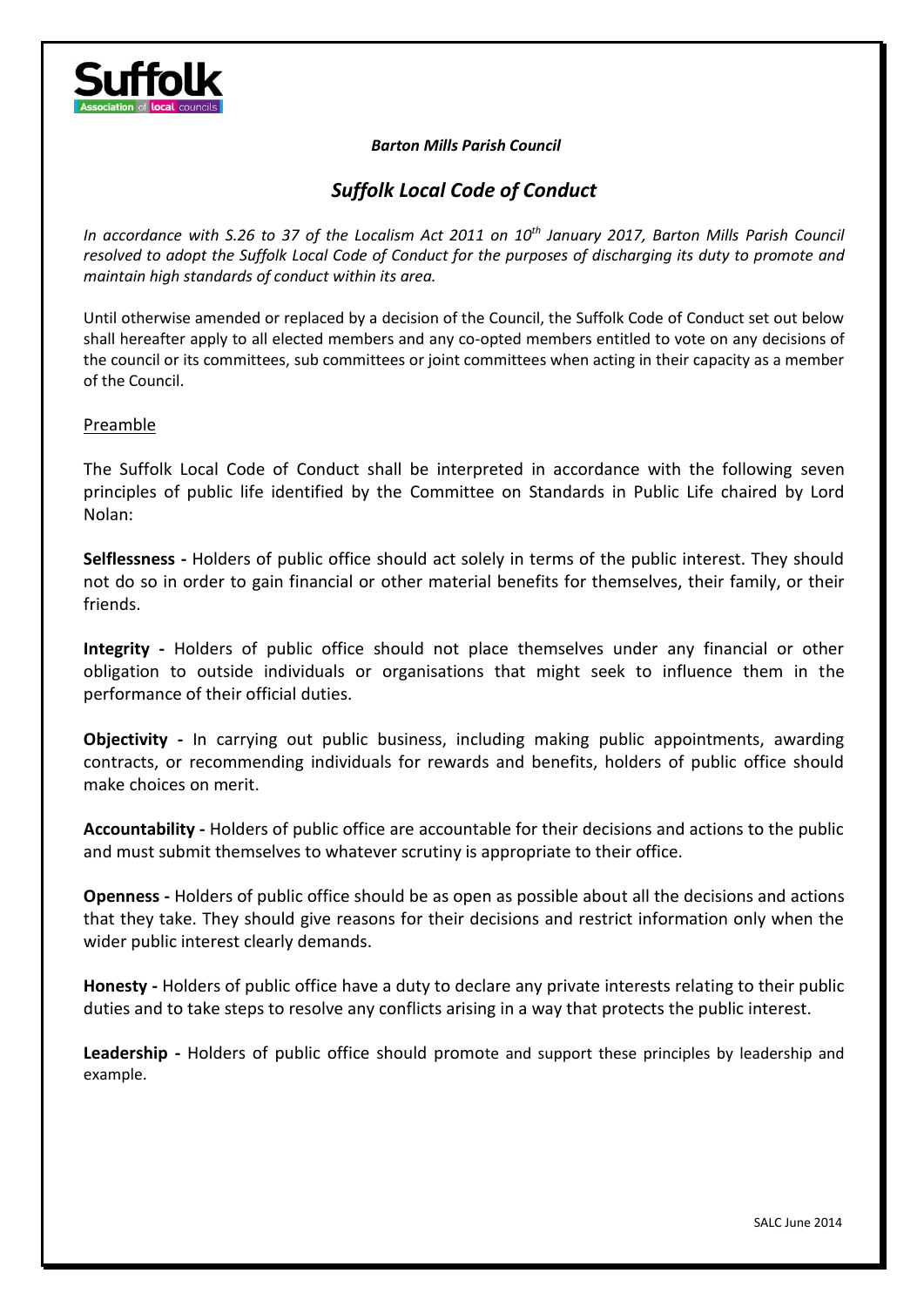## **CODE OF CONDUCT APPLICABLE TO PARISH & TOWN COUNCILLORS IN SUFFOLK**

- 1. You must treat others with respect.
- 2. You must not:
	- (1) do anything which may cause your authority to breach any of the Council's duties under the Equality Act 2010
	- (2) bully any person;
	- (3) intimidate or attempt to intimidate any person who is or is likely to be  $-$ 
		- (a) a complainant,
			- (b) a witness, or
			- (c) involved in the administration of any investigation or proceedings, in relation to an allegation that a member (including yourself) has failed to comply with his or her authority's code of conduct; or
	- (4) do anything which compromises or is likely to compromise the impartiality of those who work for, or on behalf of, your council.
- 3. You must not:
	- (1) disclose information given to you in confidence by anyone, or information acquired by you which you believe, or ought reasonably to be aware, is of a confidential nature, except where—
		- (a) you have the consent of a person authorised to give it;
		- (b) you are required by law to do so;
		- (c) the disclosure is made to a third party for the purpose of obtaining professional advice provided that the third party agrees not to disclose the information to any other person; or
		- (d) the disclosure is reasonable, in the public interest, made in good faith and in compliance with the reasonable requirements of the authority; or
	- (2) prevent another person from gaining access to information to which that person is entitled by law
- 4. You must not conduct yourself in a manner which could reasonably be regarded as bringing your office or authority into disrepute.
- 5. You:
	- (1) must not use or attempt to use your position as a member improperly to confer on or secure for yourself or any other person, an advantage or disadvantage; and
	- (2) must, when using or authorising the use by others of the resources of your authority—
		- (a) act in accordance with your authority's reasonable requirements;
		- (b) ensure that such resources are not used improperly for political purposes (including party political purposes); and
	- (3) must have regard to any applicable Local Authority Code of Publicity made under the Local Government Act 1986.
- 6.1 When reaching decisions on any matter you must have regard to any relevant advice provided to you by: -
	- (a) your council's chief finance officer; or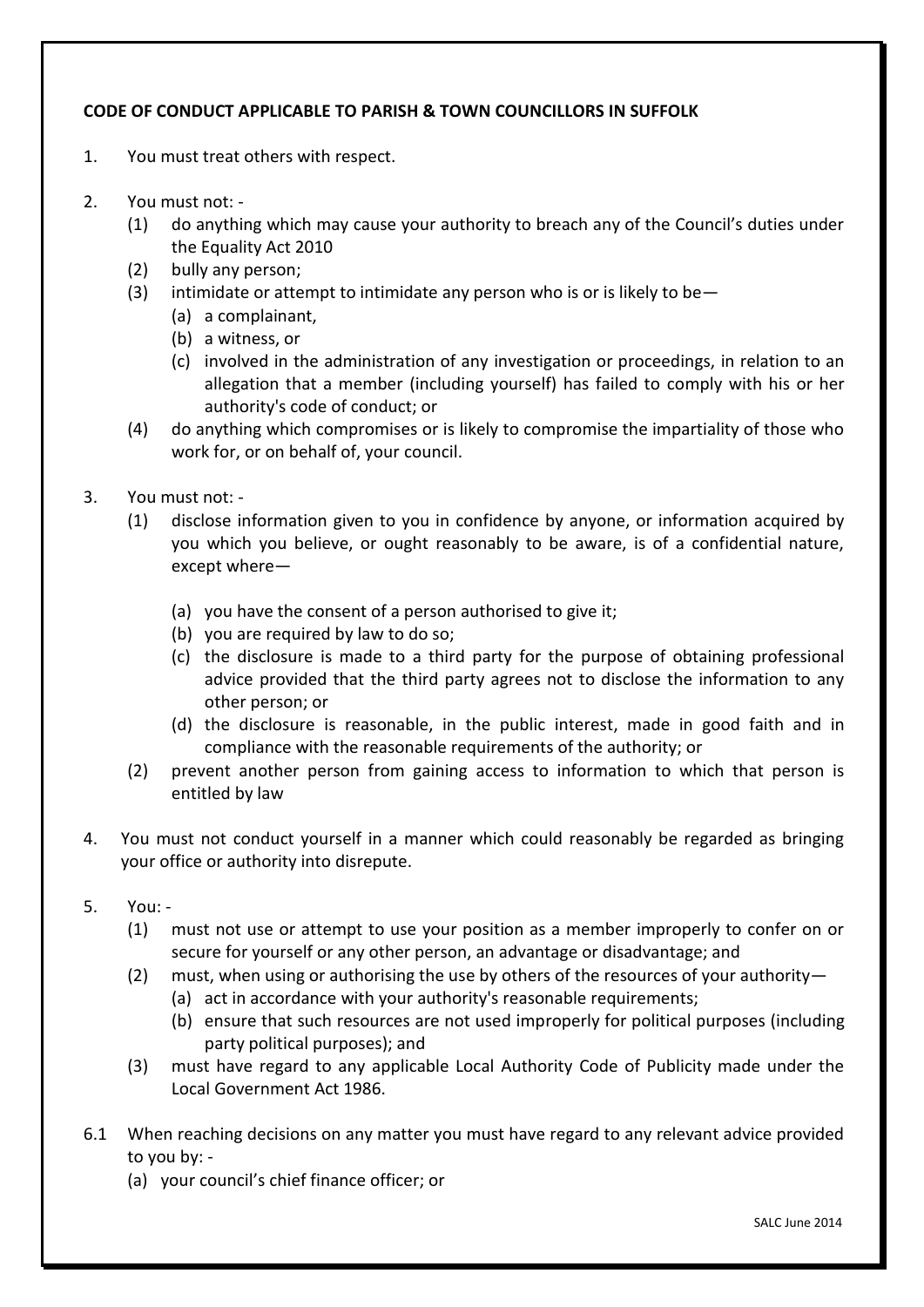- (b) your council's monitoring officer,
- (c) your council's head of paid service; or
- (d) any other officer,

where that officer is acting pursuant to his or her statutory duties.

6.2 You must give reasons for all decisions in accordance with any statutory requirements and any reasonable additional requirements imposed by your authority.

### **7. Registration of interests**

- 7.1. You must register within 28 days of becoming a member of the Council (and notify the relevant Monitoring Officer of any changes within 28 days) any Disclosable Pecuniary Interests (DPIs) you have for publication in the Register of Members' Interests. (See Appendix)
- 7.2. You may not at any time discharge any function or participate in any Council business or discussions, or vote on any issues that relate to or concern any of your DPIs where you are aware that you have a relevant DPI. You may not remain in the chamber or meeting room or in the public gallery when any matter that relates to any of your DPI is under discussion or debate unless you have requested a dispensation in writing to the Proper Officer as soon as possible before the meeting, or failing that, at the start of the meeting for which the dispensation is required, and a written dispensation has been granted by the Council (or Committee or Proper Officer where council has delegated the function).
- 7.3. You must register within 28 days of becoming a member of the Council (and notify the relevant Monitoring Officer of any changes within 28 days) any Local Non-Pecuniary Interests (LNPIs) set out in Part 2 to Appendix A to this code, but you may participate in any discussions or debates relating to or concerning any of your LNPIs after the date of registration.
- 7.4. You must declare any DPIs or LNPIs to a meeting where business is relevant to those interests, including those interests that are already registered with the relevant Monitoring Officer or where registration is pending.
- 7.5. You must register, within 28 days, any gifts and hospitality of £25 or more received by you in accordance with the instructions issued within your Council by the relevant Monitoring Officer.
- 7.6. The Council's Register of Interests will be available for inspection at the relevant District/Borough Council offices by prior arrangement during normal office hours, and will be published on that Council's website.

#### **8. Sensitive Interests**

You may also apply to the relevant Monitoring officer for non-publication of the full details of any of your DPIs or LNPIs where you reasonably believe that publication of the details of a particular DPI or LNPI could result in your being subjected to violence or intimidation. In considering such applications, the relevant Monitoring Officer shall have regard to any representations made by you in determining whether he or she considers the relevant DPI or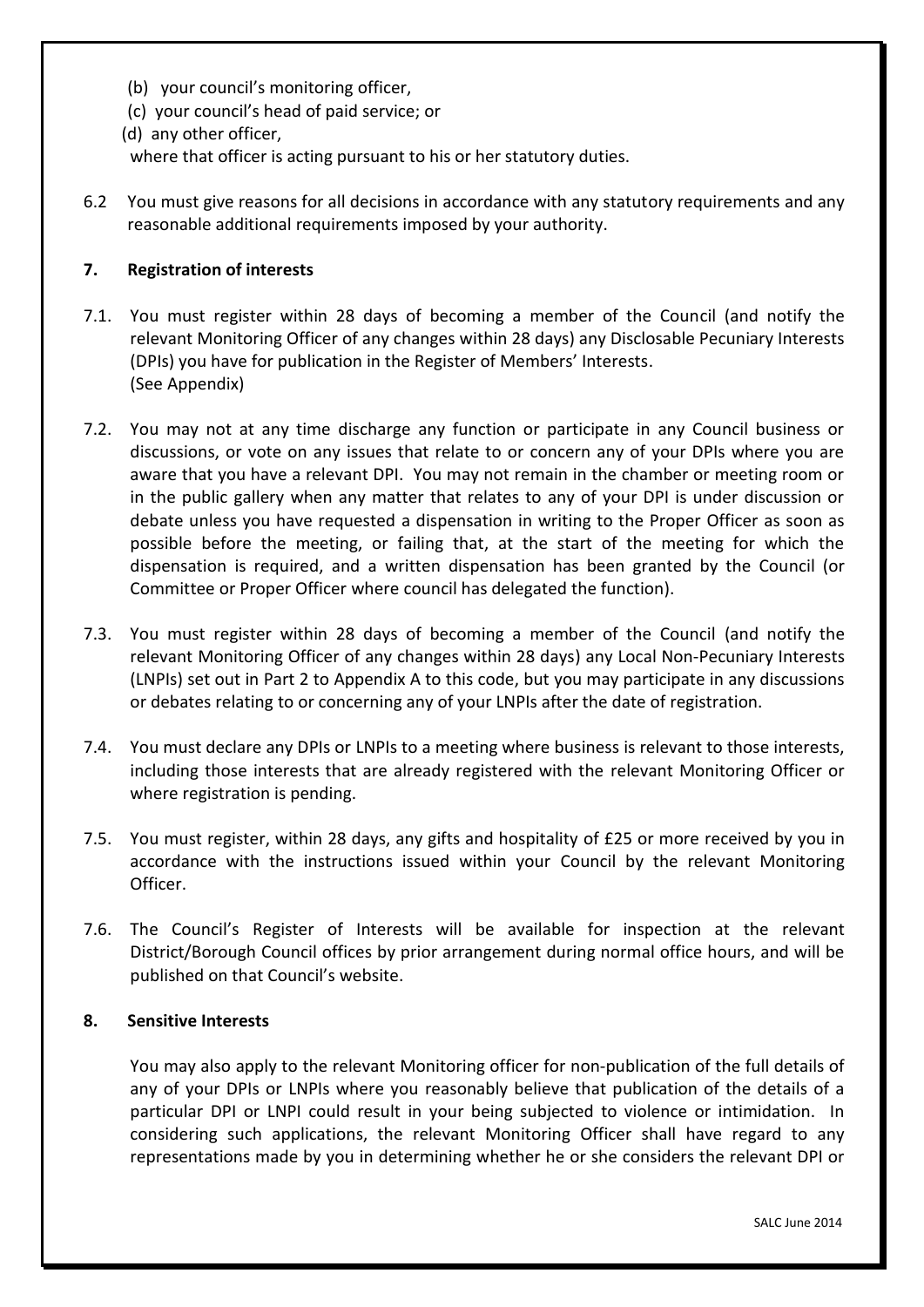LNPI should be treated as a Sensitive Interest and excluded from the published version of the Register of Members' Interests.

**Appendix** 

### **Part 1**

#### **Description of categories of Disclosable Pecuniary Interests**

You have a Disclosable Pecuniary Interest in any business of the Council if it is of a description set out in 1-7 below and is either:

- (a) An interest of yours
- (b) An interest of your spouse or civil partner
- (c) An interest of a person with whom you are living as husband and wife or as civil partners

And, in the case of paragraphs (b) and (c), you are aware they have the interest.

In these descriptions the term 'relevant person' is used to mean you as a member and any such person as set out in paragraphs (b) and (c).

- 1. Any employment, office, trade, profession or vocation carried on for profit or gain.
- 2. Any payment or provision of any other financial benefit (other than from the Council) made or provided within the relevant period in respect of any expenses incurred in carrying out your duties as a member, or towards your election expenses. This includes any payment or financial benefit from a trade union within the meaning of the Trade Union and Labour Relations (Consolidation) Act 1992.
- 3. Any beneficial interest in securities of a body where
	- (1) that body (to your knowledge) has a place of business or land in the area of the Council, and
	- (2) either:
		- (a) the total nominal value of the securities exceeds £25,000 or one hundredth of the total issued share capital of that body; or
		- (b) if the share capital of that body is of more than one class, the total nominal value of the shares of any one class in which the relevant persons has beneficial interest exceeds one hundredth of the total issued share capital of that class.
- 4. Any contract which is made between the relevant person, or a body in which they have a beneficial interest, and the Council-
	- (1) under which goods or services are to be provided or works are to be executed; and
	- (2) which has not been fully discharged.

SALC June 2014